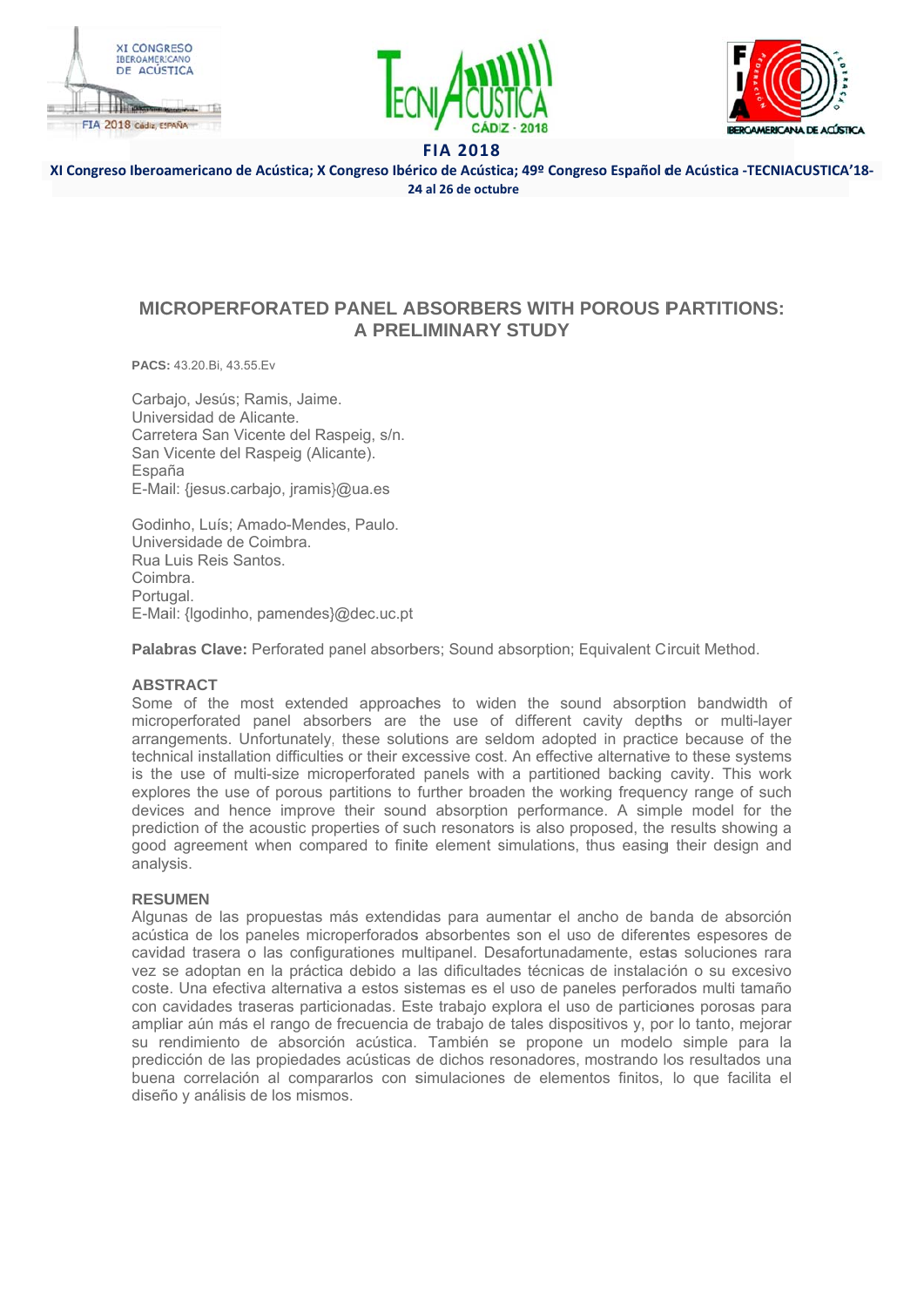





### XI Congreso Iberoamericano de Acústica; X Congreso Ibérico de Acústica; 49º Congreso Español de Acústica -TECNIACUSTICA'18-24 al 26 de octubre

### 1. INTRODUCTION

Over the last decades, perforated panel absorbers have been widely used as passive noise control systems to reduce noise in urban environments [1] and buildings [2]. These absorbers consist of a perforated flat surface backed by an air cavity to form an acoustic resonator which attenuates sound due to viscous friction in its holes. When their holes are reduced in size, these devices are referred as Micro-Perforated Panel (MPP) absorbers, resulting in a wide-band sound absorber [3]. Despite their good sound absorption performance, a lot of research has been carried out in recent vears to further improve and widen their sound absorption bandwidth by using different partitioned cavity depths [4], optimized multi-layer arrangements [5] or ultramicro perforations [6]. Unfortunately, these solutions are rarely adopted in practice mainly due to the technical installation difficulties or because being considered too costly. Besides, the use of panels with uniform size perforations may pose a limitation to broaden the absorption bandwidth of the resonator system.

Miasa et al. [7] investigated experimentally the sound absorption performance of partitioned MPP absorbers whose holes have multiple sizes. Their results showed that a multisize MPP absorber may enhance and widen the absorption effective frequency band when compared to those of uniform size. Yairi et al. [8] also analyzed the sound absorption of a combination of different MPP absorbers, an equivalent circuit model being validated against impedance tube measurements. These compound MPP absorbers were further analyzed by Wang and Huang [9], a finite element procedure being proposed to simulate its acoustic behaviour under normal incidence. More recently, Li et al. [10] studied the use of parallelarranged perforated panels with extended tubes. In doing so, several configurations that achieved a widened low frequency absorption were proposed, an equivalent circuit based modeling procedure being also performed. In an effort to further improve the performance of multi-size absorbers. Kim and Yoon [11] devised the use of a porous partition instead of a rigid partition to separate the backing air cavities. In their work, finite element simulations together with a numerical optimization technique were used to analyze the influence of such partitions and derive an optimized design of these absorbers. While the above works rely on wellestablished impedance models [3, 12, 13] and methods to predict the acoustic behaviour of these resonators, to the author's knowledge, no previous research has been devoted to analytically model these latter multi-size MPP absorbers with porous partitions.

In this work, a simple model to predict the acoustic properties of multi-size MPP absorbers with porous partitions is proposed. For this purpose, electro-acoustic equivalent circuit theory together with the Maa model [3] and Johnson-Champoux-Allard (JCA) model for rigid porous media [14, 15] were used to describe the microperforated panel and the porous partition, respectively. Equivalent circuits have been successfully used in the literature to study the acoustic properties of MPP absorbers [3, 4, 6, 8, 12], the major novelty of the herein proposed approach being the use of the Kennelly theorem (i.e. Y-∆ transform) [16] to tackle the inclusion of the porous partition in the equivalent circuit of the absorber. In order to verify the applicability of the developed model, several examples were analyzed and compared to finite element simulations in terms of sound absorption performance, showing a good agreement. It was also demonstrated that a target absorption frequency band can be achieved by appropriately choosing the hole multi-sizes of the panel and the porous partition characteristics.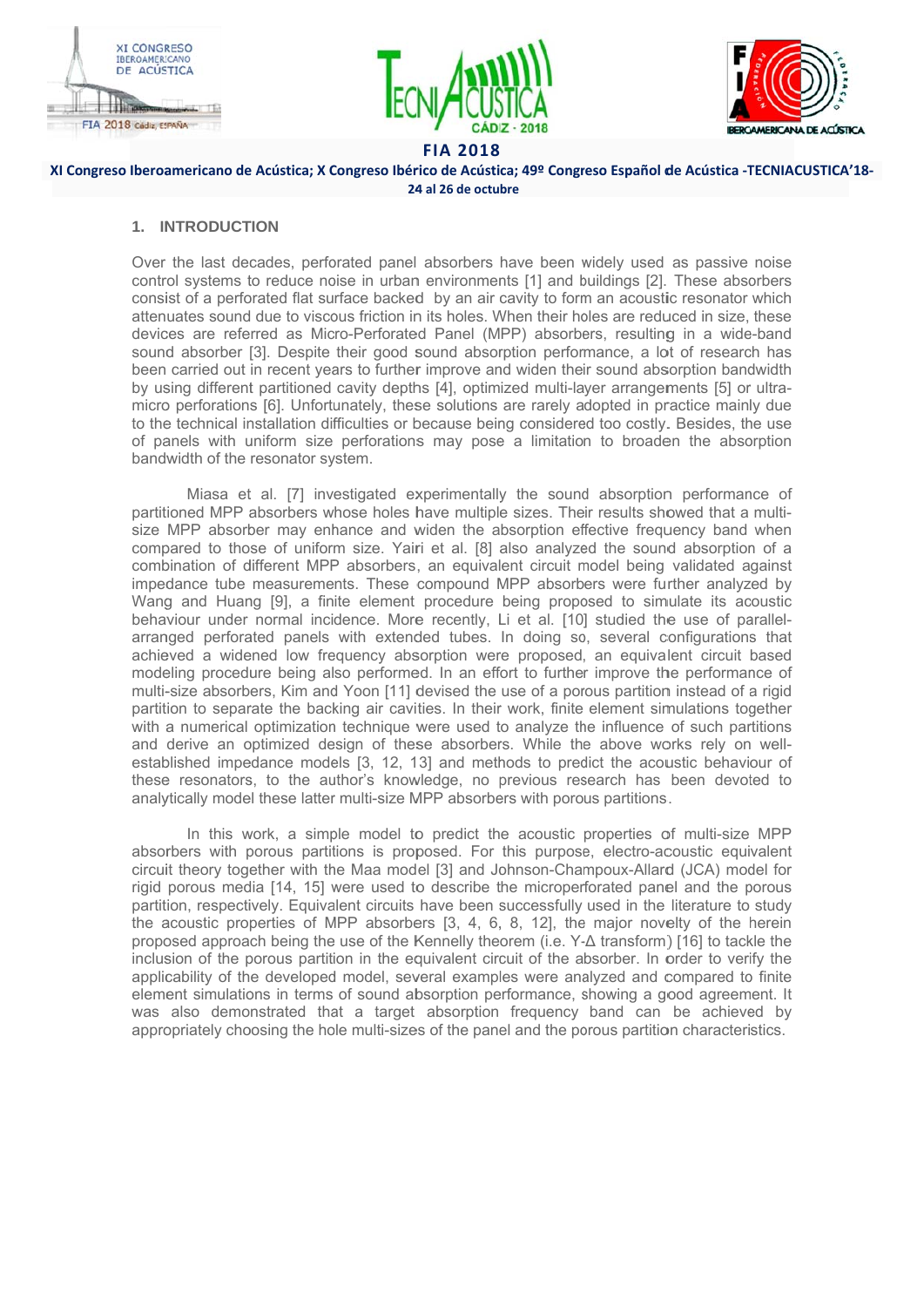





XI Congreso Iberoamericano de Acústica; X Congreso Ibérico de Acústica; 49º Congreso Español de Acústica -TECNIACUSTICA'18-24 al 26 de octubre

### 2. BACKGROUND THEORY

#### $2.1.$ Multi-size MPP absorber with porous partitions

A schematic representation of a multi-size MPP absorber with porous partitions is depicted in Fig. 1. For simplicity, a microperforated panel composed of two different microperforated regions, denoted as I and II, whose respective backing air cavities (not plotted in the figure) are separated with a porous partition was chosen, although the subsequent description can be extended for more regions.





When the dimensions of these regions are much smaller than the wavelength of interset, the electro-acoustic analogy can be adopted to derive an equivalent circuit of the absorber and thus predict its sound absorption performance under plane wave normal incidence. To this end, and given the periodicity of the resonator system, the elementary cell of the resonator system shown in Fig. 1c was considered. To undergo the analysis of the resulting equivalent circuit, acoustic transfer impedances of the elements involved must be known beforehand. Specifically, the Maa model [3] for MPPs and the JCA model for rigid porous media [14, 15] were chosen to define the impedances of the microperforated regions and porous partition, respectively. These impedance models are described next, whereas the implementation of the equivalent circuit of the absorber will be described in Section 3.1.

#### $2.2.$ **Maa model for MPPs**

Maa proposed an expression for the transfer impedance of a flat rigid microperforated panel whose circular perforations are periodically distributed along its surface, which reads as follows  $\lceil 3 \rceil$ 

$$
Z_{\mu\rho\rho} = \frac{1}{\phi} \left( j\omega \rho_0 t \left( 1 - \frac{2J_1 \left( s\sqrt{-j} \right)}{s\sqrt{-j}J_0 \left( s\sqrt{-j} \right)} \right)^{-1} + \sqrt{2\eta \rho_0 \omega} + j \frac{\omega \rho_0 1.7R}{\psi \left( \xi \right)} \right) \tag{1}
$$

where  $s = R(\omega \rho_0/\eta)^{1/2}$ , R being the radius of the perforations,  $\rho_0$  the density of air,  $\omega$  the angular frequency, and  $\eta$  the dynamic viscosity of air;  $\phi$  is the perforation rate, t the panel thickness,  $J_n$ is the Bessel function of the first kind for order n, and  $\psi(\xi)$  is the Fok function, which accounts for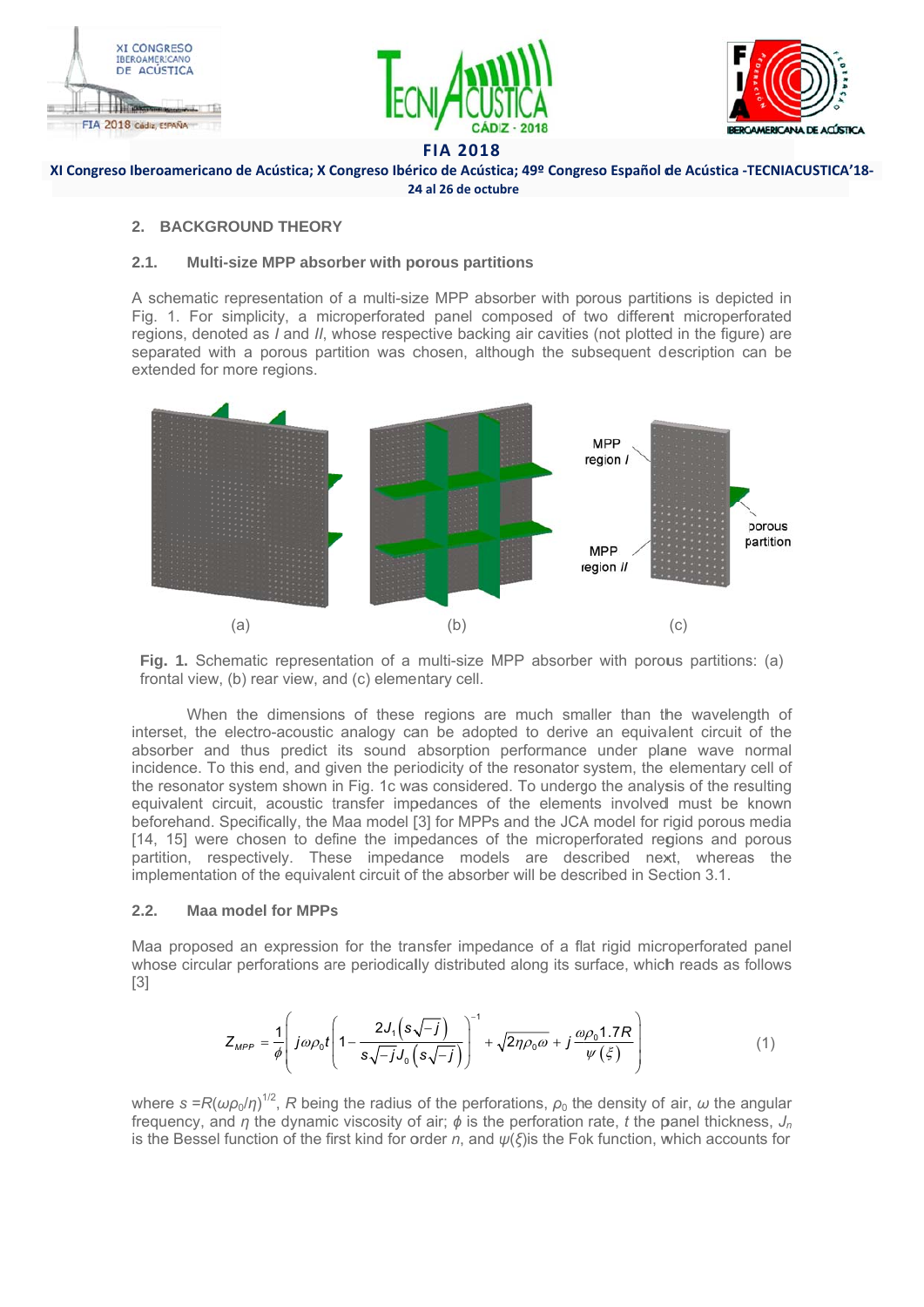





### XI Congreso Iberoamericano de Acústica; X Congreso Ibérico de Acústica; 49º Congreso Español de Acústica -TECNIACUSTICA'18-24 al 26 de octubre

the holes interaction effect [17], and is given by

$$
\psi(\xi) = (1 - 1.40925\xi + 0.33818\xi^{3} + 0.06793\xi^{5}
$$
  
-0.02287\xi^{6} + 0.03015\xi^{7} - 0.01641\xi^{8} + ...)^{-1} (2)

with  $\xi = 0.88(2R)/b$ , being b the distance between perforations.

Therefore, by knowing the geometrical characteristics of each microperforated region of the panel, their respective acoustic transfer impedances can be derived.

#### $2.3.$ Johnson-Champoux-Allard (JCA) model for rigid porous media

The porous partitions of the multi-size MPP absorber can be replaced on a macroscopic scale by an equivalent fluid described by a complex characteristic impedance,  $Z_c$ , and wave number,  $\mathbf{k}$ 

$$
Z_c = \sqrt{\rho K} \tag{3}
$$

$$
k = \omega \sqrt{\frac{\rho}{K}} \tag{4}
$$

where  $\rho$  and K represent the complex dynamic density and bulk modulus of this equivalent fluid. which can be modeled following the Johnson-Champoux-Allard (JCA) model for rigid porous media [14, 15]. This approach relies on prior knowledge of four intrinsic physical parameters of this porous media, viz., open porosity, static air flow resistivity, high frequency limit of the tortuosity, and viscous and thermal characteristic lengths; whose values must be obtained over a representative elementary volume thereof. The expressions for the above effective properties are written as follows [18]

$$
\rho = \frac{\alpha_{\infty} \rho_0}{\phi} \left( 1 + \frac{\sigma \phi}{j \omega \rho_0 \alpha_{\infty}} \sqrt{1 + \frac{4 j \omega \alpha_{\infty}^2 \eta \rho_0}{\sigma^2 \Lambda^2 \phi^2}} \right) \tag{5}
$$

$$
K = \frac{\gamma P_0}{\phi} \left( \gamma - (\gamma - 1) \left( 1 + \frac{8\eta}{j \omega \Lambda^{2} N_{\text{Pr}} \rho_0} \sqrt{1 + \frac{j \omega \Lambda^{2} N_{\text{Pr}} \rho_0}{16\eta}} \right)^{-1} \right)^{-1}
$$
(6)

where  $\alpha_{\infty}$  is the high frequency limit of the tortuosity,  $\phi$  the open porosity,  $\sigma$  the static air flow resistivity,  $\Lambda$  and  $\Lambda$ ' are the viscous and thermal characteristic lenghts, respectively,  $\gamma$  is the ratio of specific heats,  $P_0$  is the atmospheric pressure, and  $N_P$  is the Prandtl number.

By using the Impedance Transfer Method (ITM) [19], it is then straighforward to obtain the acoustic transfer impedance of the porous partition as if it was anechoically backed by using the expression

$$
Z_{PP} = Z_c \frac{-jZ_0 \cot(kd) + Z_c}{Z_0 - jZ_c \cot(kd)} \tag{7}
$$

where  $Z_0$  is the characteristic impedance in air and  $d$  is the thickness of the porous partition.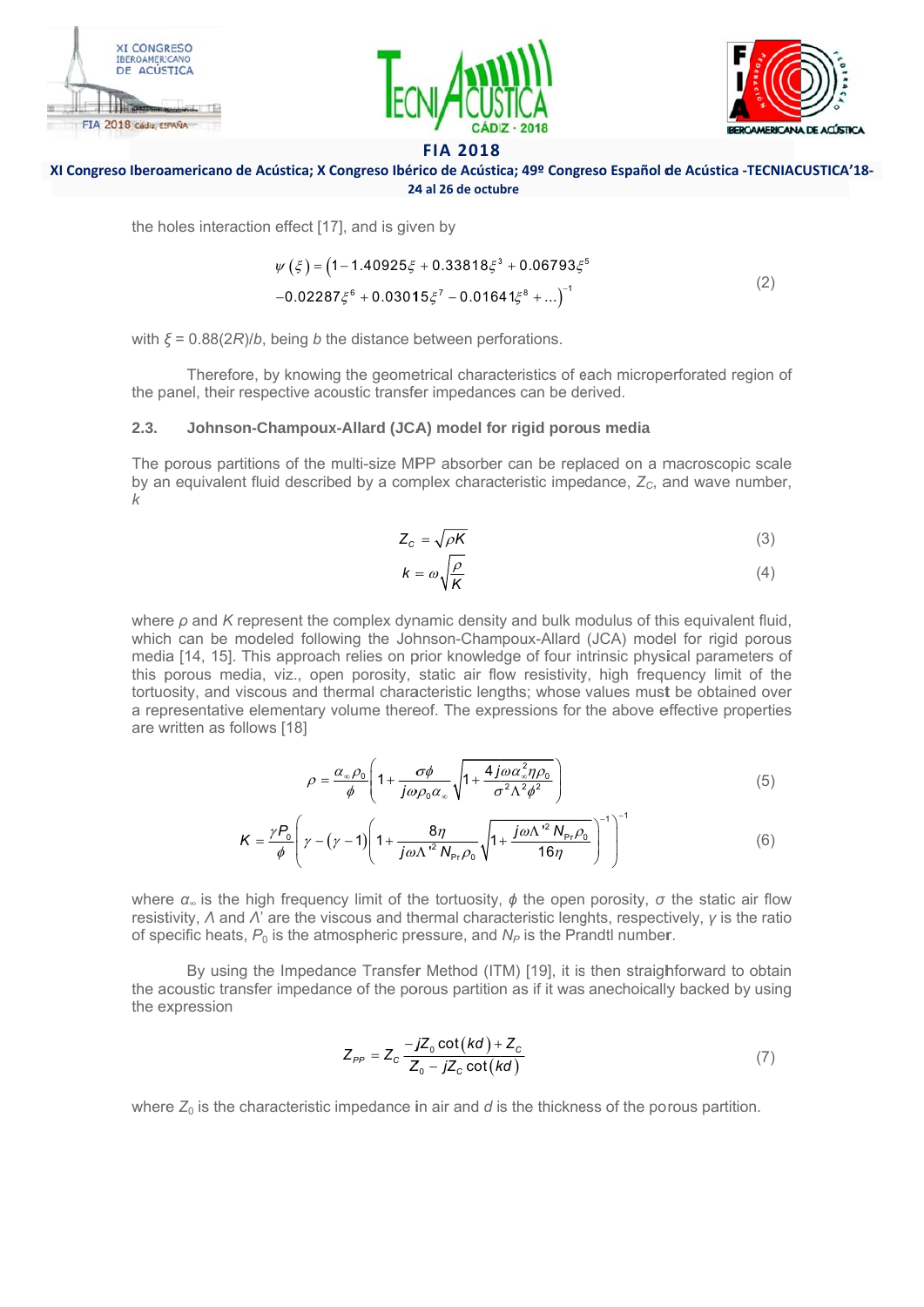





### XI Congreso Iberoamericano de Acústica; X Congreso Ibérico de Acústica; 49º Congreso Español de Acústica -TECNIACUSTICA'18-24 al 26 de octubre

### 3. METHODS

#### $3.1.$ **Equivalent Circuit Method (ECM)**

Once the acoustic elements conforming the multi-size MPP absorber were identified and their respective acoustic transfer impedances defined, the modeling procedure using the Equivalent Circuit Method (ECM) is described. The electro-acoustic equivalent circuit theory is frequently used to solve an acoustical problem by representing the system under study with a schematic diagram. In particular, it turns out to be a very useful tool to predict the sound absorption performance of MPP absorbers [3, 4, 6, 8, 12]. The resulting model will let us obtain the surface impedance of the resonator system and thus predict its sound absorption performance by following an impedance analysis. Fig. 2 shows a schematic diagram of an elementary cell of a multi-size MPP absorber with porous partitions and its corresponding equivalent acoustic circuit.



Fig. 2. Multi-size MPP absorber with porous partitions: (a) Schematic diagram of an elementary cell, and (b) equivalent acoustic circuit.

In that circuit, the acoustic transfer impedance  $Z_{PP}$  corresponds to the porous partition,  $Z_{MPP,I}$  and  $Z_{MPP,II}$  to the microperforated regions, and  $Z_{AC} = -jZ_0 \cot(k_0 D)$  to the air cavities of thickness D,  $k_0$  being the wave number in air. In case the partitions were rigid (the branch of  $Z_{PP}$ being removed), the whole absorber could be described from the parallel combination of the impedances of each microperforated region,  $Z_i$  and  $Z_{ii}$ , coupled to the impedance of their respective air cavities,  $Z_{AC}$ . The point is that, in the case under study, these cavities are in turn coupled by a porous partition  $(Z_{\rho\rho})$ . This slight difficulty can be overcome by means of the Kennelly theorem or Y-A transform [18], which establishes equivalence for networks with three terminals as those depicted in Fig. 3.

Given that the impedance between any pair of terminals must be the same for both networks, the following relations between impedance elements must be fulfilled

$$
Z_A = \frac{Z_1 Z_3}{Z_1 + Z_2 + Z_3} \tag{8}
$$

$$
Z_B = \frac{Z_1 Z_2}{Z_1 + Z_2 + Z_3} \tag{9}
$$

$$
Z_c = \frac{Z_2 Z_3}{Z_1 + Z_2 + Z_3}
$$
 (10)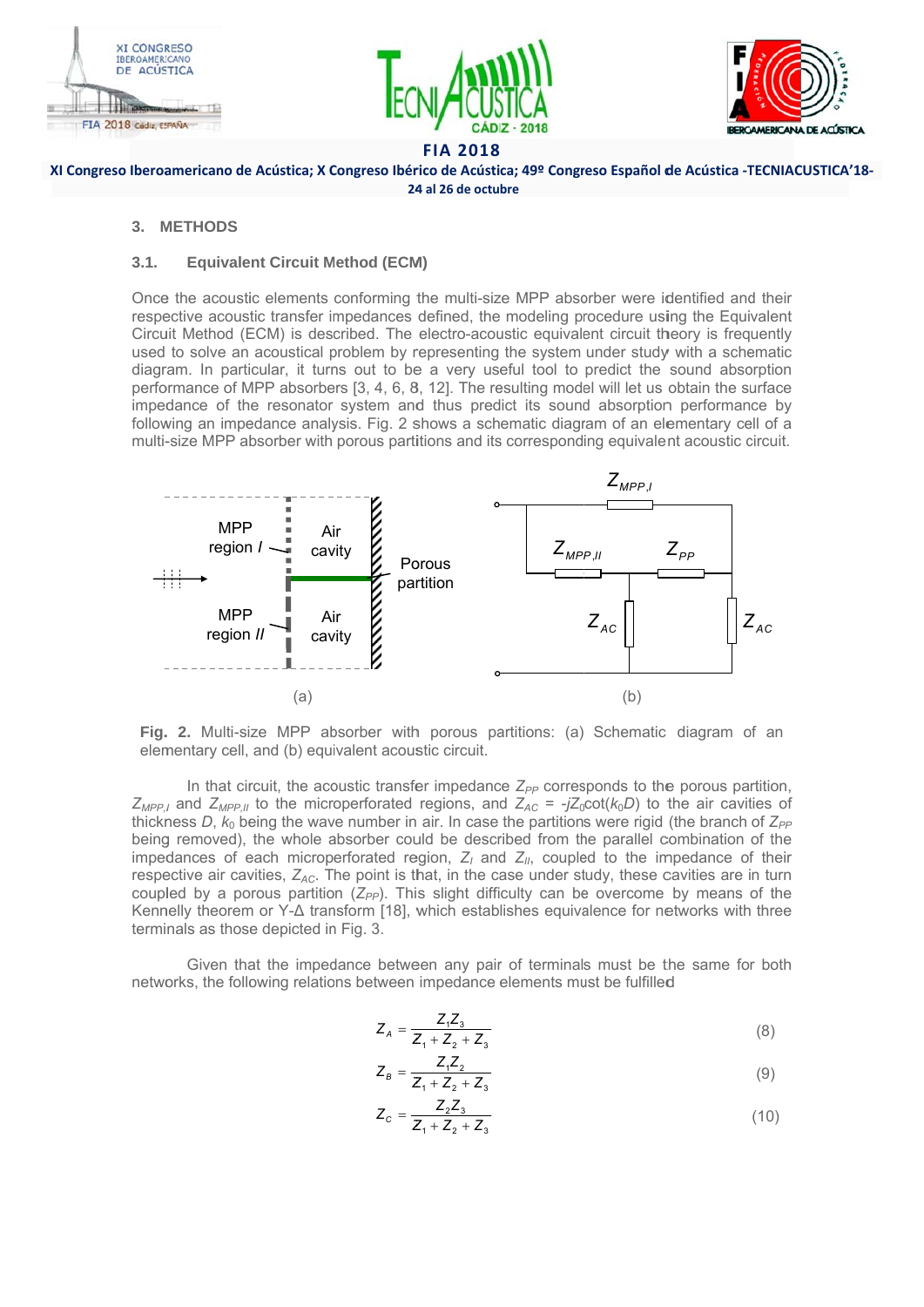





### XI Congreso Iberoamericano de Acústica; X Congreso Ibérico de Acústica; 49º Congreso Español de Acústica -TECNIACUSTICA'18-24 al 26 de octubre



Fig. 3. Equivalence for networks with three terminals according to the Kennelly theorem or Y- $\Delta$  transform: (a) star (or Y) network, and (b) delta (or  $\Delta$ ) network.

Thereby, by substituting  $Z_1$ ,  $Z_2$ , and  $Z_3$  by  $Z_{AC}$ ,  $Z_{PP}$  and  $Z_{AC}$ , respectively, the Kennelly theorem can be used in the equivalent circuit of Fig. 2. It should noted that every acoustic impedance in this circuit must be previously divided by the surface ratio  $r_i = S_i/S$ , where  $S_i$  and S are the cross-sectional surface areas of the corresponding acoustic element *i* and the elementary cell, respectively ( $S_i$  = 0.5S in the case of the porous partition). Once these transformations are applied, basic circuit analysis theory can be used to derive the surface impedance of the whole absorber from

$$
Z_{S} = (Z_{MPP,I} + Z_{B}) || (Z_{MPP,II} + Z_{C}) + Z_{A} = \frac{(Z_{MPP,I} + Z_{B})(Z_{MPP,II} + Z_{C})}{Z_{MPP,I} + Z_{MPP,II} + Z_{B} + Z_{C}}
$$
(11)

It is straightforward then to derive the normal incidence sound absorption coefficient as

$$
\alpha = 1 - \left| \frac{Z_s - Z_0}{Z_s + Z_0} \right|^2 \tag{12}
$$

Thereupon Eq. (11) is generic and may serve to analyze both cases (i.e. rigid and porous partition) in a simple manner without the need of additional corrections.

#### $32$ **Finite Element Method (FEM)**

For the purpose of verification of the proposed approach, a numerical model of an impedance tube setup was implemented using the finite element method. Following the procedure described in the standard ISO 10534-2 [20], the sound absorption coefficient under normal incidence for a multi-size MPP absorber with porous partitions was obtained. Fig. 4 shows the implemented numerical scheme.



Fig. 4. Numerical scheme of a multi-size MPP absorber in an impedance tube.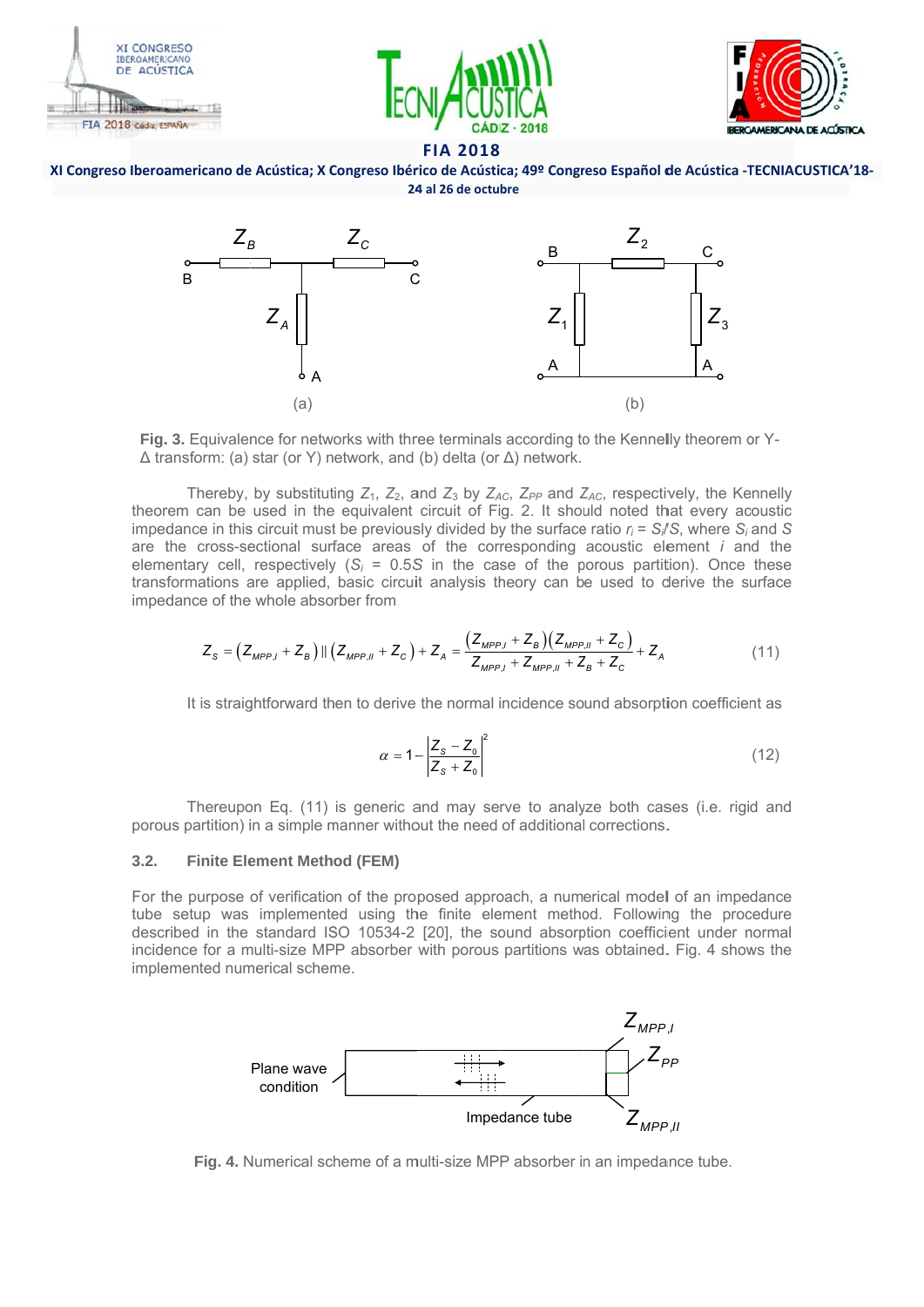





### XI Congreso Iberoamericano de Acústica; X Congreso Ibérico de Acústica; 49º Congreso Español de Acústica -TECNIACUSTICA'18-24 al 26 de octubre

In the numerical model, both the impedance tube and the air cavities domains were modeled as air. The MPP regions were modeled as acoustic transfer impedances using the Maa model, whereas the porous partition was modeled using the JCA model. The problem domains were discretized using quadratic tetrahedral elements, the maximum element size being set to 0.02 m (small enough relative to the acoustic wavelengths of interest). A plane wave incidence pressure was imposed at the opposite side of the resonant absorber and the sound absorption coefficient obtained from the pressure field data computed for each frequency in the numerical simulations.

## **4. RESULTS AND DISCUSSION**

Results for the sound absorption coefficient of a multi-size MPP absorber with rigid and porous partitions are shown in Fig. 5. The predictions were obtained both with the ECM and the FEM, the geometrical characteristics of the microperforated regions, the porous partition and the air cavities being listed in Table 1.



Fig. 5. Sound absorption coefficient of the multi-size MMP absorber with rigid (ECM: continuos line, FEM: o) and porous (ECM: discontinuos line, FEM:  $\Box$ ) partitions whose geometrical characteristics are listed in Table 1.

|  | <b>Table 1.</b> Geometrical characteristics of the multi-size MPP absorber. |  |  |
|--|-----------------------------------------------------------------------------|--|--|
|--|-----------------------------------------------------------------------------|--|--|

| Microperforated regions |      |                   |      |                         | (mm)                   | (mm) |
|-------------------------|------|-------------------|------|-------------------------|------------------------|------|
| MPPI                    |      |                   |      | 0.01                    | 0.5                    |      |
| <b>MPP II</b>           |      |                   |      | 0.04                    |                        |      |
| Porous partitions       | (mm) | $\alpha_{\infty}$ |      | $\sigma$ (Ns/m $\dot{}$ | $\mathsf{m}\mathsf{m}$ | (mm) |
| PP                      |      |                   | 0.01 | 57600                   | U.5                    | 0.5  |

The agreement between the proposed model and the finite element simulations is shown to be satisfactory in both cases. Regarding the absorption performance, it can be seen that the use of porous partitions shifts to higher frequencies the absorption peaks but notably enhances and broadens the sound absorption bandwith. It is worth mentioning that the geometrical characteristics of the porous partition were chosen similar to those of the microperforated regions but with smaller perforations. This choice lets conceive an absorber whose porous partitions are in turn rigid, thus extending its applicability for such cases in which a minimum structural strength is required while yielding an improved sound absorption performance.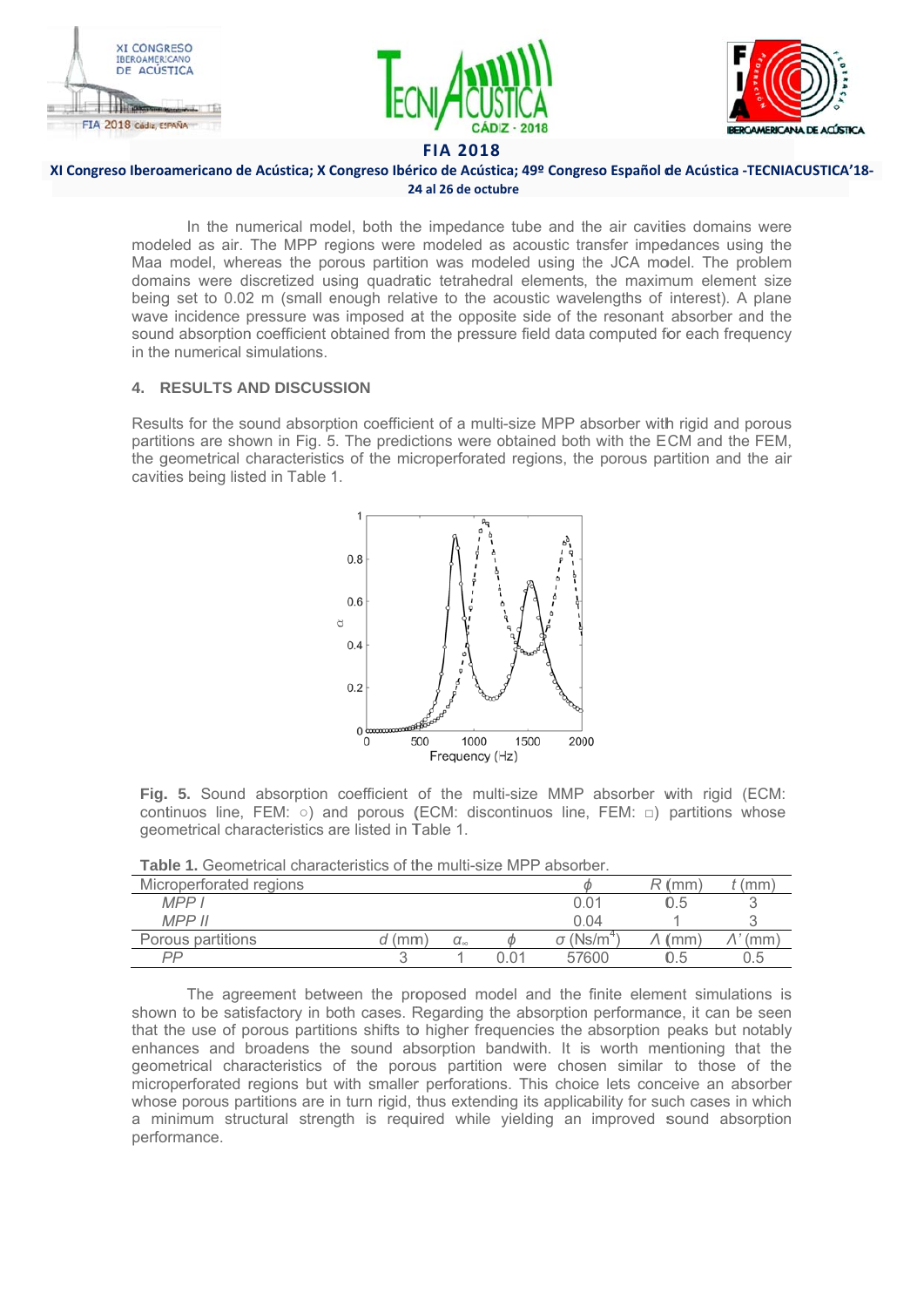





### XI Congreso Iberoamericano de Acústica; X Congreso Ibérico de Acústica; 49º Congreso Español de Acústica -TECNIACUSTICA'18-24 al 26 de octubre

## 5. CONCLUSIONS

This paper presents some preliminary work on the modeling of microperforated panel absorbers with porous partitions. For this purpose, the ECM together with the Maa and JCA approaches for microperforated panels and porous media, respectively, are used to predict the sound absorption coefficient of such devices. The proposed model was validated through numerical simulations using the FEM for both rigid and porous partitions configurations. Results show that the use of porous partitions instead of usual rigid ones may improve the sound absorption features of conventional MPP resonators. Preliminary results encourage to conduct a parametric study that lets look into the influence of the geometrical parameters on the acoustic behaviour of the absorber and show the utility of such model as a design tool.

### **ACKNOWLEDGEMENTS**

Dissemination of this work was supported by COST (European Cooperation in Science and Technology) through the COST Action CA15125 - DENORMS: "Designs for Noise Reducing Materials and Structures".

## **REFERENCES**

- [1] Asdrubali, F. and Pispola, G. Properties of transparent sound-absorbing panels for use in noise barriers. J. Acoust. Soc. Am. 2007; 121 (1): 214-221.
- [2] Fuchs HV, Zha X. Micro Perforated Structures as Sound Absorbers A Review and Outlook. Acta Acust United Acust 2006; 92 (1): 139-146.
- [3] Maa DY. Potential of microperforated panel absorber. J. Acoust. Soc. Am. 1998; 104 (5):  $2861 - 6$ .
- [4] Sakagami K, Nagayama Y, Morimoto M, Yairi M. Pilot study on wideband sound absorber obtained by combination of two different microperforated panel (MPP) absorbers. Acoust Sci Technol 2009; 30(2):154-6.
- [5] Ruiz H, Cobo P, Jacobsen F. Optimization of multiple-layer microperforated panels by simulated annealing. Appl Acoust 2011: 72 (10): 772-6.
- [6] Qian YJ, Kong DY, Liu SM, Sun SM, Zhao Z. Investigation on micro-perforated panel absorber with ultra-micro perforations. Appl Acoust 2013; 74 (7): 931-5
- [7] Miasa IM, Okuma M, Kishimoto G, Nakahara T. An experimental study of a multiple-size microperforated panel absorber. J Syst Des Dyn 2007; 1 (2): 331-9.
- [8] Yairi M, Sakagami K, Takebayashi K, Morimoto M. Excess sound absorption at normal incidence by two microperforated panel absorbers with different impedance. Acoust Sci Technol 2011; 32 (5): 194-200.
- [9] Wang C, Huang L. On the acoustic properties of parallel arrangement of multiple microperforated panel absorbers with different cavity depths. J Acoust Soc Am 2011, 130 (1): 208-18.
- [10] Li D, Chang D, Liu B. Enhancing the low frequency sound absorption of a perforated panel by parallel-arranged extended tubes. Appl Acoust 2016; 102: 126-32.
- [11] Kim KH, Yoon GH. Absorption performance optimization of perforated plate using multiplesized holes and porous separting partition. Appl Acoust 2017; 120: 21-33.
- [12] Beranek LL, Ver IL. Noise and vibration control engineering: Principles and applications. New York (USA): John Wiley and Sons; 2006 [chapter 8].
- [13] Atalla N, Sgard F. Modeling of perforated plates and screens using rigid frame porous models. J Sound Vib 2007; 303: 195-208.
- [14] Johnson DL, Koplik J, Dashen R. Theory of dynamic permeability and tortuosity in fluidsaturated porous media. J Fluid Mech 1987: 176 (1): 379-402.
- [15] Champoux Y, Allard JF. Dynamic tortuosity and bulk modulus in air-saturated porous media. J Appl Phys 1991; 70 (4): 1975-9.